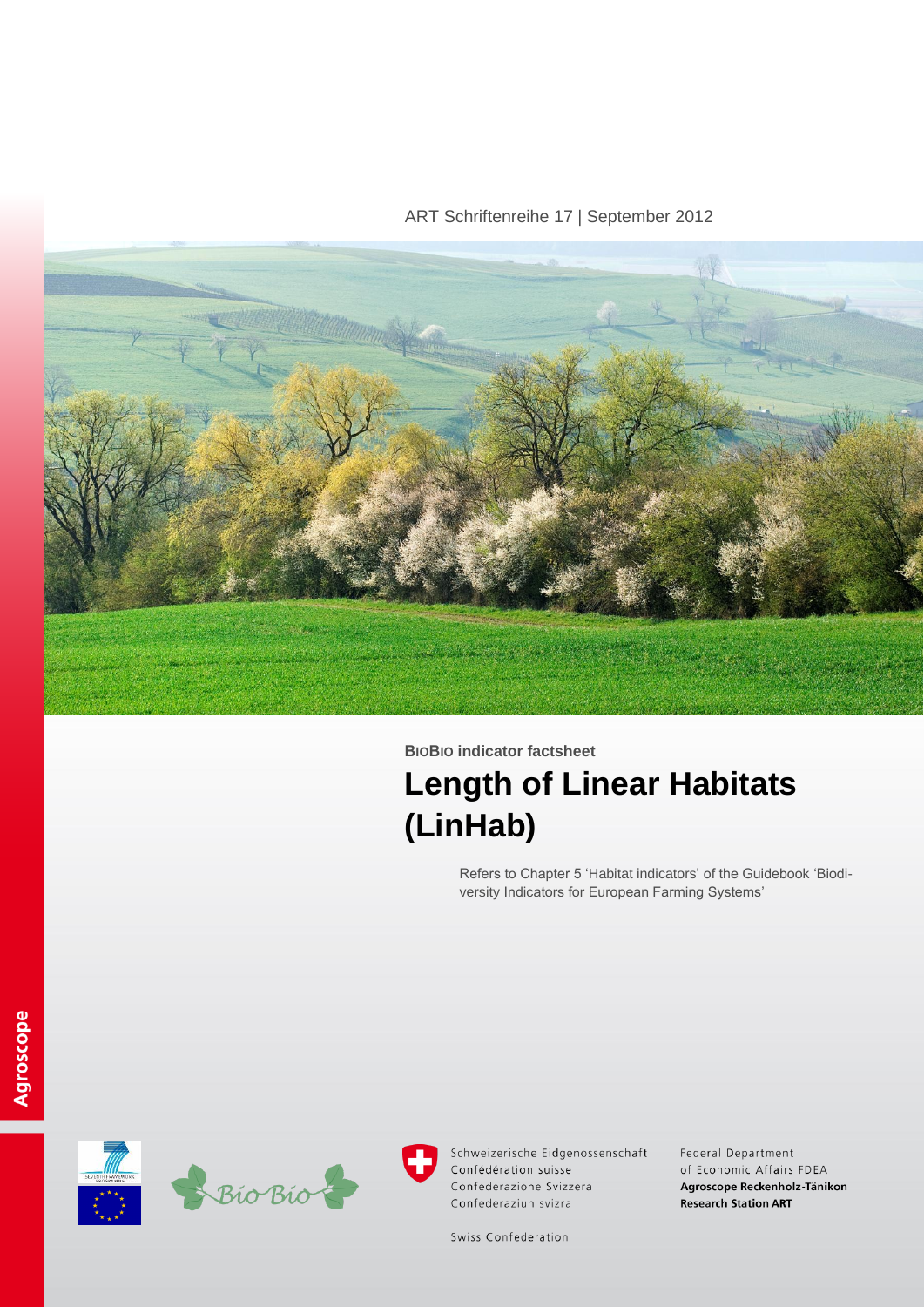# **Length of Linear Habitats (LinHab)**

#### **Description**

Length of hedgerows, tree lines, scrub lines, grassy strips between fields, streams, rivers, stone walls and terrace walls which are on the farm or directly adjacent to fields of the farm (thus affected by farm management) in meters per hectare. **Sub-indicators** can be calculated which relate to the 'Length of grassy linear features', 'Length of woody linear features', 'Length of water linear features', 'Length of wall linear elements', etc.

#### **Surveyor skills**

The indicator is based on habitat mapping, which requires basic GIS, ecological and botanical skills.

#### **Data collection method**

The habitat mapping method is described in [Deliverable 2.2](http://www.biobio-indicator.wur.nl/UK/Publications+and+deliverables/)<sup>1</sup>.

#### **Calculation method**

LinHab is obtained by dividing the total length of linear habitats by the size of the farm:

$$
LinHab = \frac{L}{UAA}
$$

in which *LinHab* is Linear Habitats (in m/ha), L is the sum of the length (m) of different linear habitats on the farm and *UAA* is the farm size (Utilized Agricultural Area in ha).

#### **Results from BioBio case studies**

The graph shows the mean values and their distribution across the 12 BioBio case study regions. LinHab values for most BioBio farms range between a few and 200 m/ha (except Hungary and the Spanish Dehesas). In arable and mixed farming regions (Austria, Germany, France) and in the grassland regions of Bulgaria, Switzerland and Norway about two thirds of the linear elements consist of grassy linear features and the remainder are woody linear features. In the grassland region of Wales, linear elements consist of similar shares of grassy and woody strips as well as of a relatively high share of aquatic elements (which are also important in Norway and in Germany). Stone walls occur mainly on the Spanish olive farms (100 m/ha on average) and – to some extent – on the Dehesas and the farms in Wales, Bulgaria and Norway.

## **Estimated effort and costs**

l

#### **(labour effort required, analysis)**

The indicator measurement requires habitat mapping and subsequent GIS analysis. Medium effort.

#### **Linear Habitat change as an indicator**

The total length of linear habitats may decrease with farming intensification that involves the removal of small landscape elements, the promotion of larger fields and/or changes in the farmed area. Such a decrease may indicate a pressure on species diversity.



*Herbaceous field border in Switzerland. Photo: Gabriela Brändle, Agroscope*



*Distribution of indicator 'Length of Linear Habitats' Each point displays the indicator value of a farm. Farms are grouped in the respective case studies. Yellow: field crops & horticulture in Austria, France and the Netherlands, green: specialist grazing livestock in Bulgaria, Switzerland, Hungary, Norway, Wales and Dehesa in Spain, blue: mixed crops & livestock in Germany, pink: permanent crops in Italy and Olives in Spain. The colored box contains the values of 50 %*  **Example for a case study. The farms of a case study. The line marks the median.**<br> **Distribution of indicator 'Length of Linear Habitats'**<br> **Distribution of indicator 'Length of Linear Habitats'**<br>
Each point displays the

#### **Interpretation**

All linear habitats are classified as semi-natural because of their proven importance for the maintenance of farmland wildlife.

#### **Strengths and weaknesses**

The indicator is easily computed once the habitat map is available. Indicator values depend strongly on the definition of habitats and on the habitat mapping method (thematic and spatial resolution), so comparisons between farms/countries require standardization (as in BioBio). The indicator will be sensitive to changes on the farm due to the loss or addition of linear habitats.

Dennis P. et al. 2012. Biodiversity in organic and low-input [farming systems.](http://www.biobio-indicator.org/deliverables.php) ALTERRA Report 2308.